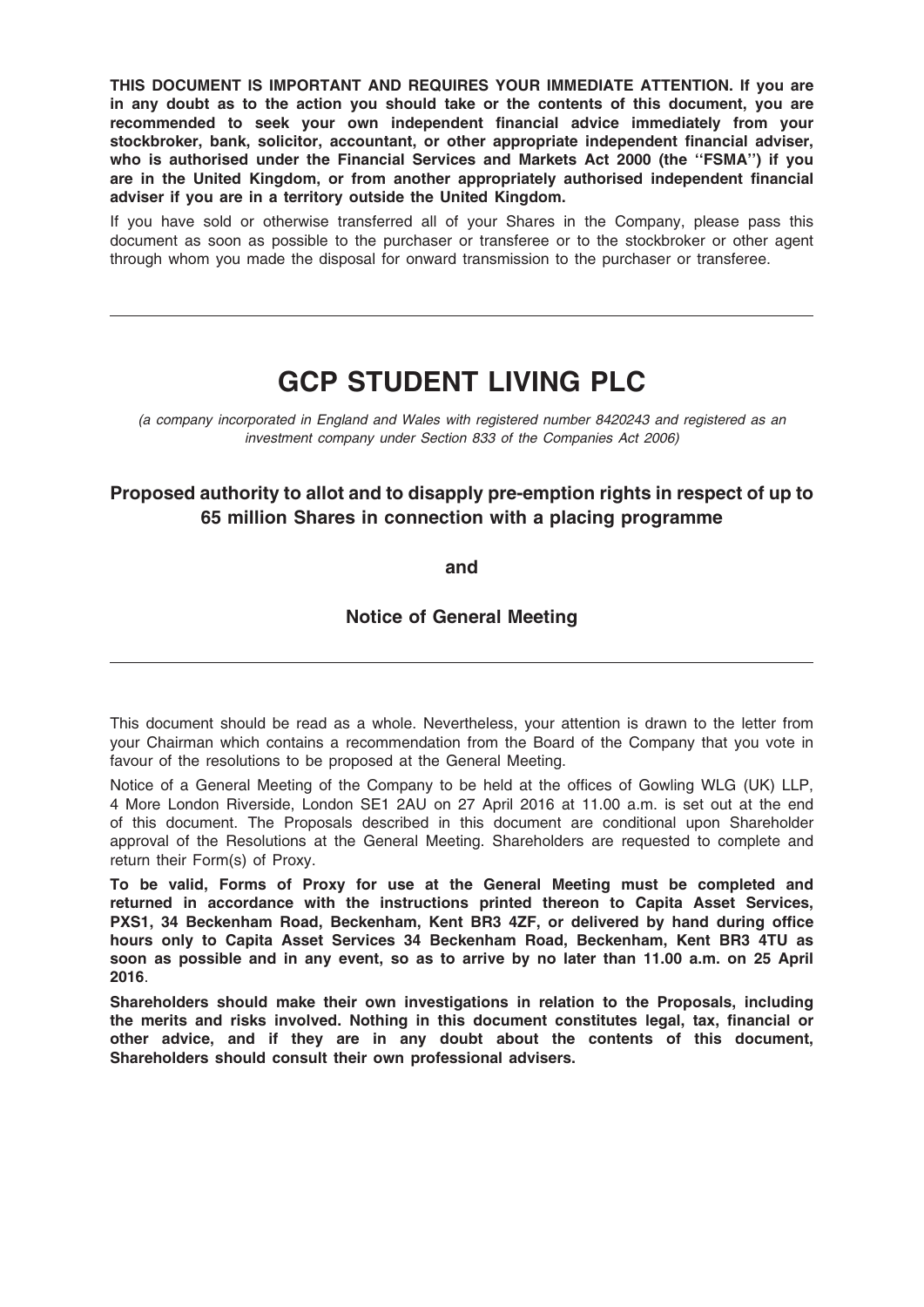# TABLE OF CONTENTS

| <b>Expected Timetable</b>         | 2 |
|-----------------------------------|---|
| Part I - Letter from the Chairman | 3 |
| <b>Definitions</b>                |   |
| Notice of General Meeting         | 9 |

# EXEPECTED TIMETABLE

| Latest time and date for receipt of Forms of Proxy | 11.00 a.m. on 25 April 2016 |
|----------------------------------------------------|-----------------------------|
| General Meeting                                    | 11.00 a.m. on 27 April 2016 |

All references to time in this document are to London time.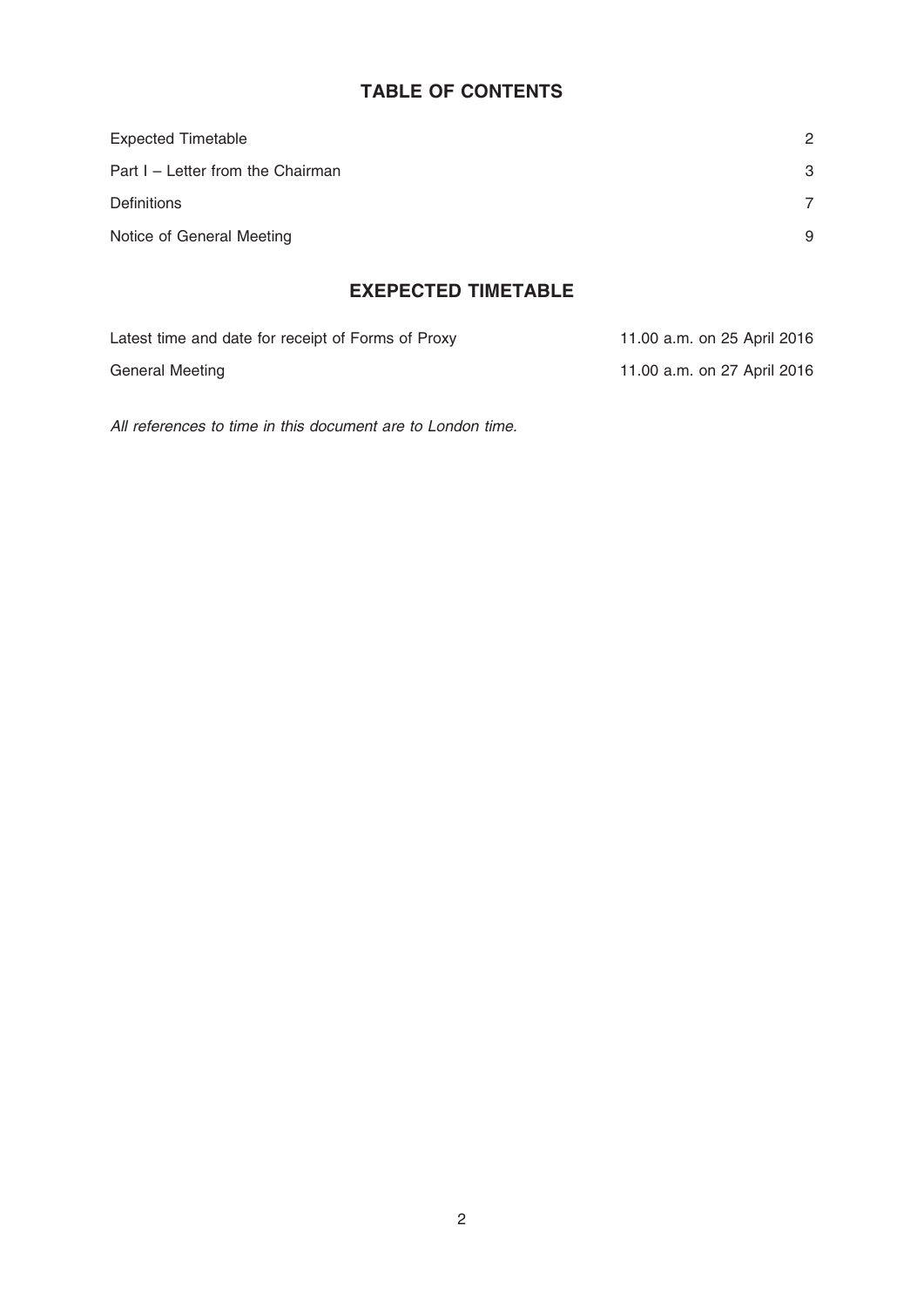# PART I

# LETTER FROM THE CHAIRMAN

# GCP STUDENT LIVING PLC

(a company incorporated in England and Wales with registered number 8420243 and registered as an investment company under Section 833 of the Companies Act 2006)

Directors: Robert Peto (Chairman) Peter Dunscombe Malcolm Naish Marlene Wood

Registered Office: 51 New North Road Exeter Devon EX4 4EP

7 April 2016

To Shareholders

Dear Sir or Madam

# Recommended proposal to grant the Directors authority to allot and to disapply pre-emption rights in respect of 65 million Shares in connection with a placing programme

### INTRODUCTION

The Board has today announced further details of its proposals to enable the Company to implement a placing programme. The Proposals, if approved, will permit the Company to issue up to 65 million Shares to investors without first having to offer them, *pro rata*, to Shareholders. The Proposals require the approval of Shareholders to replace the share allotment authorities granted on 3 December 2015 at the Company's annual general meeting, and are therefore conditional on the passing of both Resolutions which will be proposed at the General Meeting of the Company to be held on 27 April 2016.

The purpose of this document is to provide you with details of and to explain the benefits of the Proposals and to set out the reasons why the Board is recommending that you vote in favour of the Resolutions to be proposed at the General Meeting.

# BACKGROUND TO AND REASONS FOR THE PROPOSALS

The Company, through its Investment Manager, continues to see high quality opportunities in the student residential accommodation market which it believes are strongly positioned to benefit from the core supply/demand imbalance characteristics which the Company seeks to identify in potential investments. To provide the Company with the operational flexibility to take advantage of such investment opportunities as and when they arise, whilst also minimising the negative impact of excess cash drag on its returns, the Company is intending to implement the Placing Programme.

The Investment Manager is currently conducting due diligence on a number of assets totalling c.1,700 beds, which it believes may be suitable for the Company's portfolio and which are in locations, including London, which it believes will benefit from attractive and sustainable rental growth underpinned by supportive supply/demand characteristics. Further, the Company is in advanced discussions with the vendor of a modern student residential accommodation asset located in a city centre location in close proximity to a globally recognised UK university with high numbers of international students. The asset benefits from a long-term nominations agreement with the university which guarantees underlying rental income.

Resolution 1, if passed, will give the Directors the authority to allot up to 65,000,000 Shares (equal to approximately 30 per cent. of the issued share capital as at the date of this document). Resolution 2, if passed, will give the Directors the authority to allot Shares pursuant to the authority granted by Resolution 1 for cash on a non-pre-emptive basis. Resolution 2 will only become effective if Resolution 1 is also passed.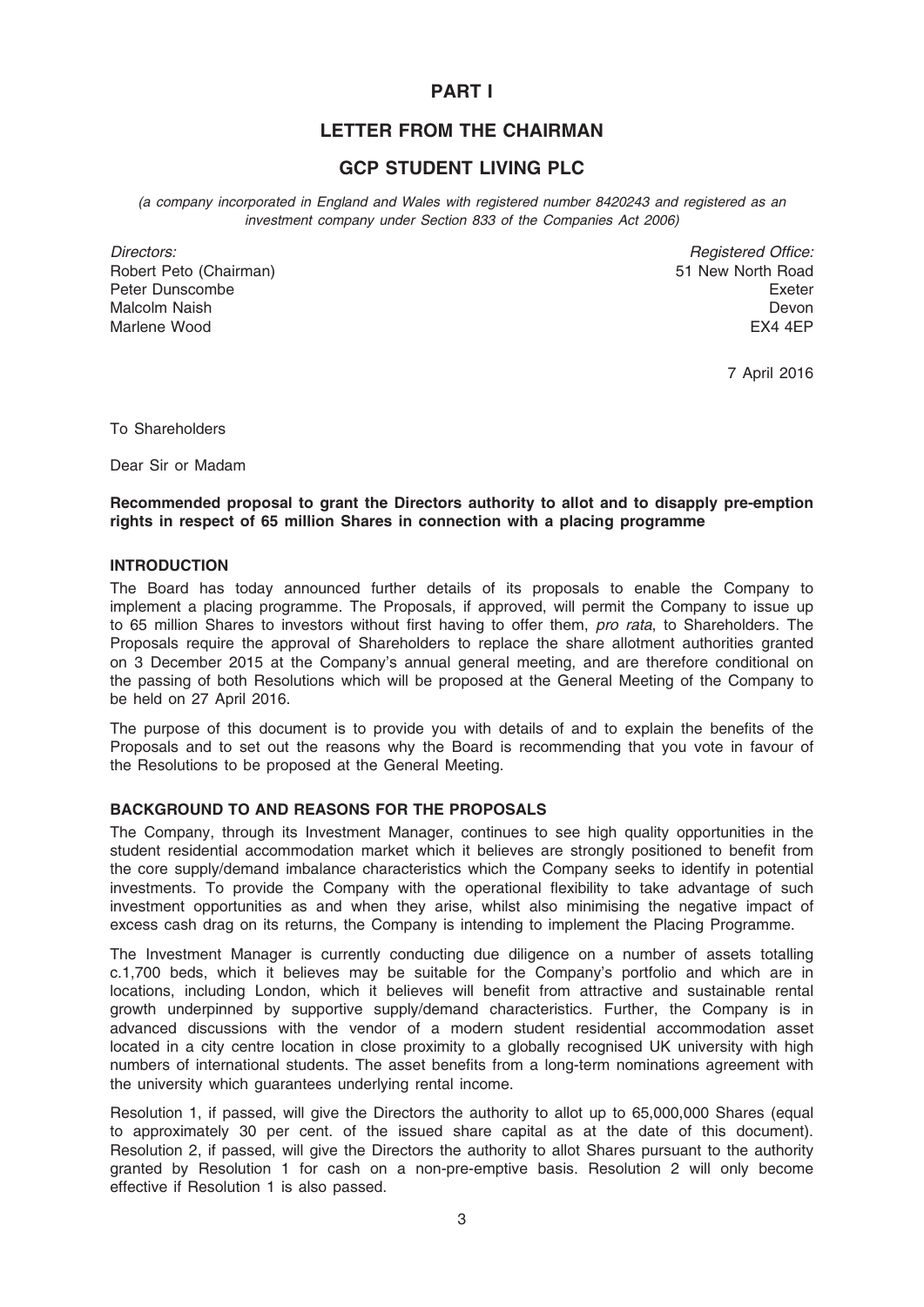Accordingly, if both Resolutions are passed, the Directors will be authorised to issue up to a maximum of 65,000,000 Shares for cash on a non-pre-emptive basis. The Directors intend to use the authorities granted to take advantage of investment opportunities as and when they arise.

The Directors recognise the importance of corporate governance best practice, as demonstrated by the pre-emptive offerings made by the Company in 2014 and 2015. Equally, the Directors remain focussed on delivering the Company's investment objective to provide Shareholders with attractive total returns in the longer term and are mindful of the likely benefit to all Shareholders of increasing the market liquidity in the Company's shares.

The undersupply of modern, purpose-built student residential accommodation in the Company's core markets, coupled with increasing competition for assets, mean that the timeframes involved in pre-emptive share offerings increasingly put at risk the Company's ability to take advantage of attractive investment opportunities as they become available.

As a result, in order to enable the Company to take advantage of such opportunities and increase both the size and quality of the Group's portfolio, the Directors believe it is in the interests of Shareholders as a whole for pre-emption rights to be dis-applied in connection with the Shares proposed to be issued pursuant to the Placing Programme. As set out below, there will be no dilution to the Company's prevailing NAV at the time of issue arising from the issuance of Shares under the Placing Programme.

In accordance with current corporate governance best practice, the proposed dis-application is limited to approximately 30 per cent. of the Company's issued share capital as at the date of this document. Further, authority for such disapplication is being sought in the context of a specific disapplication relating to the Placing Programme at a general meeting which has been convened especially for these purposes, taking into account Part 3 of the Pre-Emption Group Statement of Principles relating to the disapplication of pre-emption rights.

Subject to Shareholders voting in favour of the Resolutions at the General Meeting, the Directors intend to publish a prospectus shortly after the General Meeting in order to obtain admission to trading on the London Stock Exchange (Specialist Fund Segment) of any Shares issued by way of the Placing Programme pursuant to the authorities conferred by the Resolutions.

Applications will be made to the London Stock Exchange for all the new Shares to be issued pursuant to the Placing Programme to be admitted to trading on the London Stock Exchange's Specialist Fund Segment. The Shares issued pursuant to the Placing Programme will rank pari passu with the Shares then in issue (save for any dividends or other distributions declared, made or paid on the Shares by reference to a record date prior to the allotment and issue of the relevant new Shares).

The authorities conferred by the Resolutions, if passed, will lapse on 6 May 2017, shortly following the expected final closing date of the Placing Programme.

# BENEFITS OF THE PROPOSALS

The Directors believe that the Proposals will have the following benefits for Shareholders:

- the Company will be able to raise additional capital promptly, enabling it to take advantage of current and future investment opportunities, thereby further diversifying its investment portfolio;
- an increase in the market capitalisation of the Company will help to make the Company attractive to a wider investor base;
- it is expected that the secondary market liquidity in the Shares will be further enhanced as a result of a larger and more diversified shareholder base. The Placing Programme will partially satisfy market demand for Shares from time to time and may improve liquidity in the market for Shares; and
- the Company's fixed running costs will be spread across a wider shareholder base, thereby reducing its on-going charges ratio.

### THE PLACING PRICE

The minimum price at which Shares will be issued pursuant to the Placing Programme will be equal to the prevailing published NAV per Share at the time of allotment together with a premium intended to at least cover the costs and expenses of the relevant placing of Shares (including, without limitation, any placing commissions).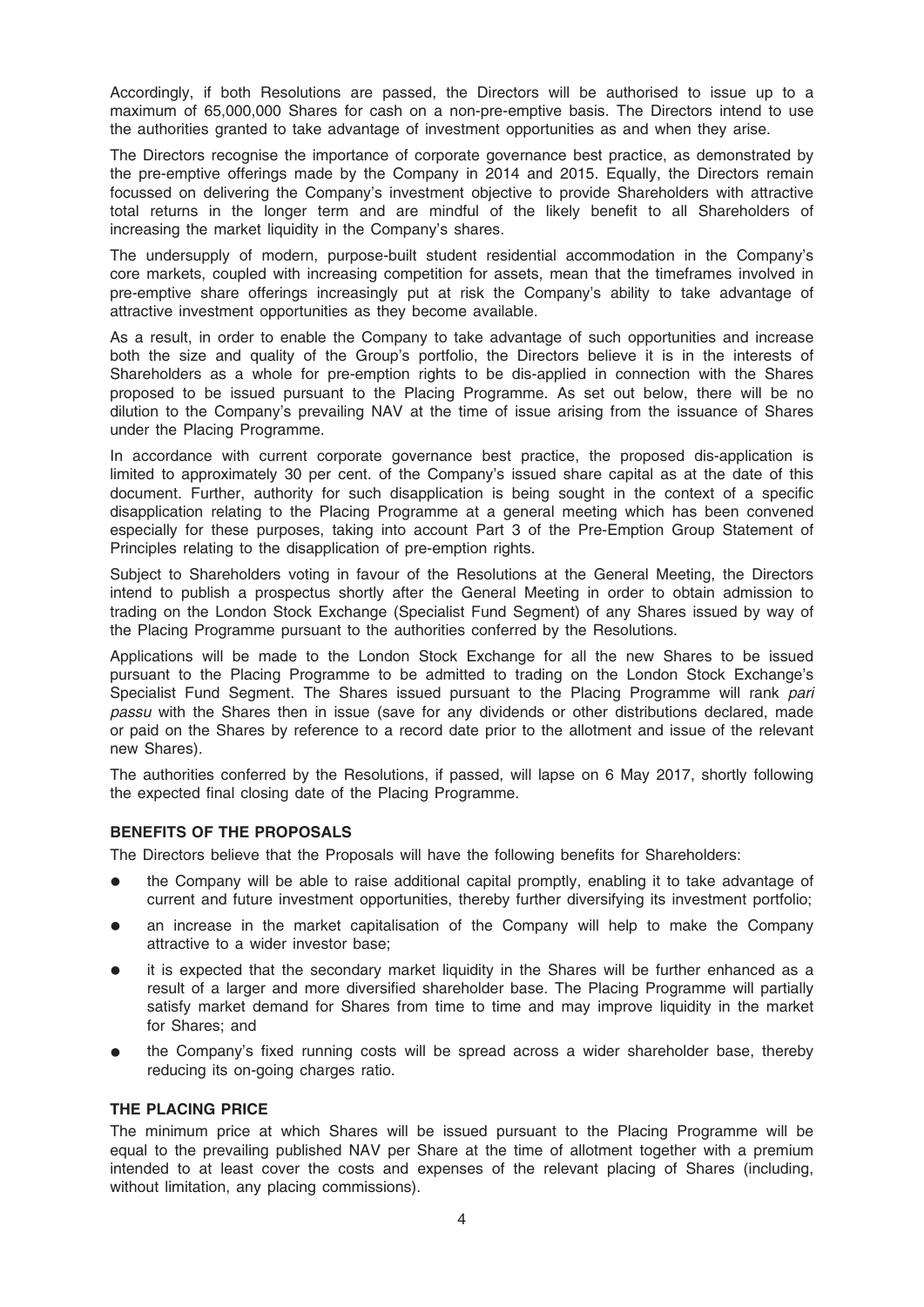In accordance with Chapter 15 of the Listing Rules of the UK Listing Authority, with which the Company voluntarily complies, the Company may not issue Shares at a price below the prevailing published NAV per Share.

An announcement of each allotment under the Placing Programme will be released through an RIS, including details of the number of new Shares allotted and the Placing Price for the allotment.

### COSTS ASSOCIATED WITH THE PLACING PROGRAMME

By issuing Shares at a premium to NAV per Share intended to cover the costs and expenses of the relevant placing (including, without limitation, any placing commissions), such fees and expenses in relation to the Placing Programme will be indirectly borne by subscribers for those Shares. Accordingly, there will be no dilution to the Company's then prevailing NAV arising from the issuance of Shares under the Placing Programme.

The Company will bear the fixed costs incurred in relation to the legal, advisory and regulatory matters arising in connection with the implementation of the Placing Programme, including those associated with the General Meeting, which are estimated to amount to approximately 0.17 per cent. of the Company's prevailing published NAV as at the date of this document.

### USE OF NET PROCEEDS

The net proceeds of the Placing Programme, after providing for the Group's operational expenses, will be used to make investments in accordance with the Company's investment policy.

### DILUTION AND TREASURY SHARES

As at the latest practicable date prior to the publication of this document, there were 217,709,783 Shares in issue. If 65 million Shares (being the maximum number of Shares available under the Placing Programme) were to be issued pursuant to the Placing Programme, the issued share capital following the closing of the Placing Programme would have increased by 29.86 per cent. On this basis, if an existing Shareholder did not acquire any Shares in the Placing Programme, his or her proportionate voting interest in the Company would be diluted by 22.99 per cent.

By way of illustration, an existing Shareholder holding Shares representing 5 per cent. of the Company's issued share capital, who does not participate in the Placing Programme, would, following the completion of the Placing Programme, hold Shares representing approximately 3.85 per cent. of the Company's issued share capital.

For the avoidance of doubt, any Shares issued pursuant to the Placing Programme will be issued at a premium to NAV per Share intended to cover the costs and expenses of the relevant placing (including, without limitation, any placing commissions) thereby ensuring there is no dilution to the then prevailing NAV attributable to Shareholders arising through such issuance. Further, the Directors have considered the potential impact of issuance pursuant to the Placing Programme on the payment of dividends to Shareholders and will seek to ensure that issuance under the Placing Programme does not result in material dilution to the dividends per Share that the Company may be able to pay to Shareholders from time to time.

No Shares were held in treasury at the date of this document.

#### GENERAL MEETING

The Proposals require the approval of Shareholders at a General Meeting of the Company.

In order to be passed, the Resolutions to be proposed at the General Meeting will require, in the case of Resolution 1, which is to be proposed as an ordinary resolution, the approval of Shareholders representing more than 50 per cent. of the votes cast at the General Meeting and, in the case of Resolution 2, which is to be proposed as a special resolution, the approval of Shareholders representing at least 75 per cent. of the votes cast at the General Meeting.

For the reasons set out above, the Board recommends that Shareholders vote in favour of the Resolutions.

All Shareholders are entitled to attend and vote at the General Meeting. In accordance with the Articles, all Shareholders present in person or by proxy shall upon a show of hands have one vote and, upon a poll, shall have one vote in respect of each Share held. In order to ensure that a quorum is present at the General Meeting, it is necessary for two Shareholders entitled to vote to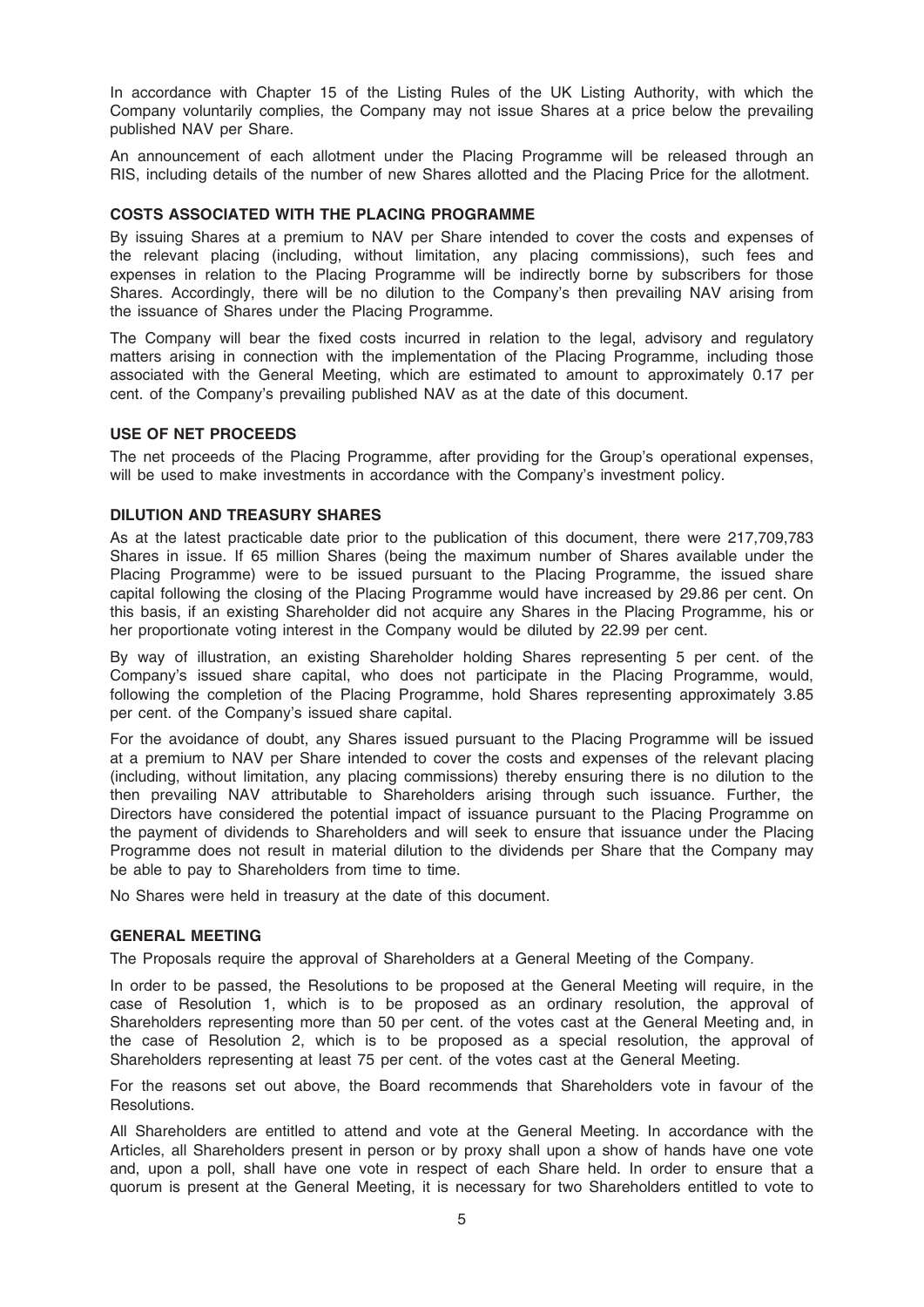be present, whether in person or by proxy (or, if a corporation, by a duly appointed corporate representative).

The formal Notice convening the General Meeting is set out on pages 9 to 11 of this document.

### ACTION TO BE TAKEN

# The only action that you need to take is to complete the accompanying Form of Proxy.

Shareholders are asked to complete and return the Form of Proxy in accordance with the instructions printed thereon to Capita Asset Services, PXS1, 34 Beckenham Road, Beckenham, Kent BR3 4ZF or deliver it by hand during office hours only to Capita Asset Services 34 Beckenham Road, Beckenham, Kent BR3 4TU so as to be received as soon as possible and in any event by no later than 11.00 a.m. on 25 April 2016.

Shareholders are requested to complete and return a Form of Proxy, whether or not they wish to attend the General Meeting.

### **RECOMMENDATION**

The Board considers that the Proposals are in the best interests of the Company and its Shareholders as a whole. Accordingly, the Board unanimously recommends that Shareholders vote in favour of the Resolutions to be proposed at the General Meeting.

The Board intends to vote in favour of the Resolutions in respect of their holdings of Shares amounting to 132,954 Shares in aggregate (representing approximately 0.06 per cent. of the issued share capital of the Company as at the date of this document).

Yours faithfully

Robert Peto (Chairman)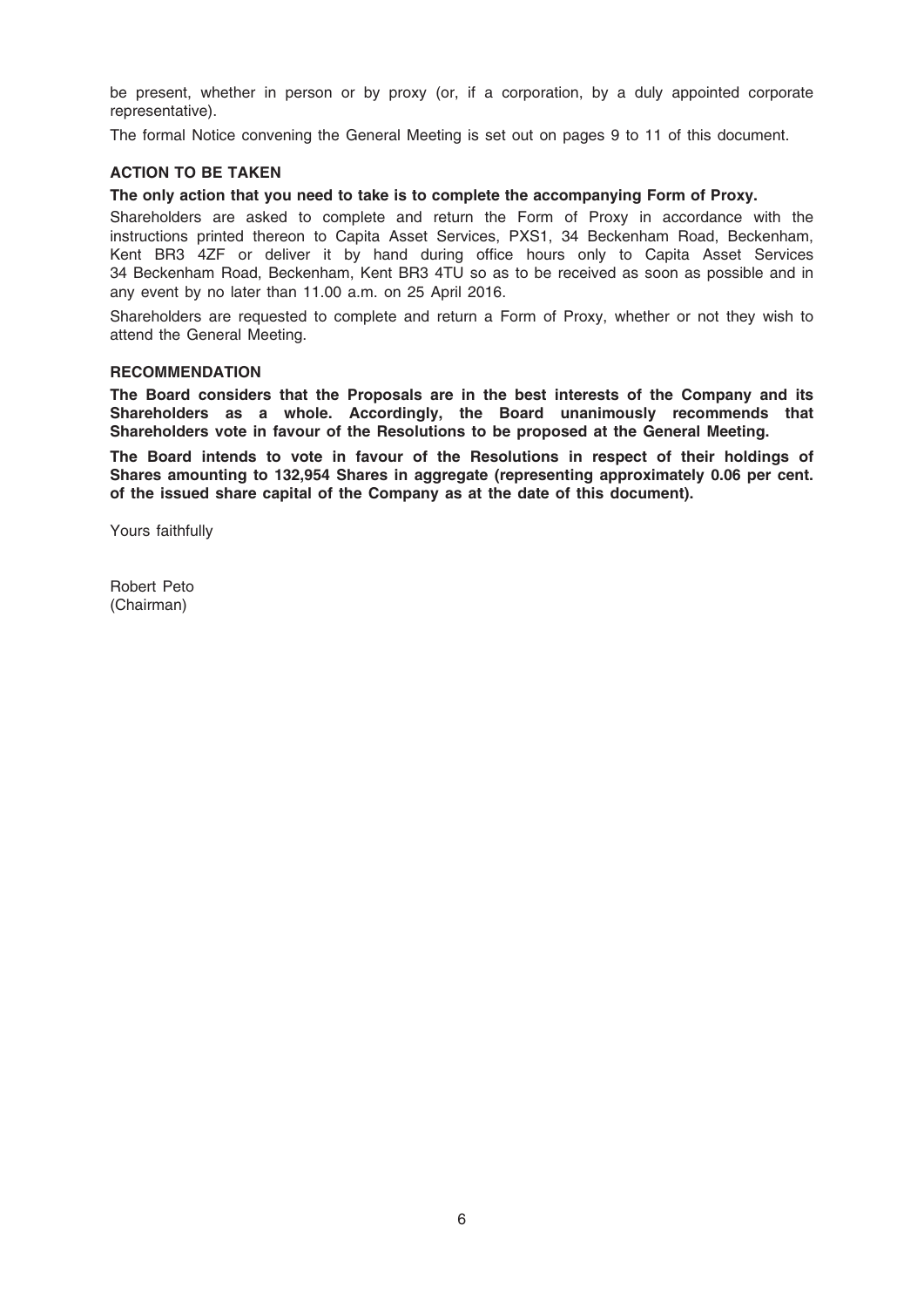# **DEFINITIONS**

In this document the words and expressions listed below have the meanings set out opposite them, except where the context otherwise requires:

| <b>Articles</b>                  | the articles of association of the Company, as amended from time<br>to time                                                                                                                                                                                                                                                      |
|----------------------------------|----------------------------------------------------------------------------------------------------------------------------------------------------------------------------------------------------------------------------------------------------------------------------------------------------------------------------------|
| <b>Board</b>                     | the board of Directors                                                                                                                                                                                                                                                                                                           |
| <b>Business Day</b>              | means any day which is not a Saturday or Sunday, Christmas<br>Day, Good Friday or a bank holiday in the City of London                                                                                                                                                                                                           |
| <b>Capita Asset Services</b>     | the trading name of Capita Registrars Limited                                                                                                                                                                                                                                                                                    |
| <b>Chairman</b>                  | the chairman of the Board                                                                                                                                                                                                                                                                                                        |
| Company                          | <b>GCP Student Living plc</b>                                                                                                                                                                                                                                                                                                    |
| <b>CREST</b>                     | the computerised settlement system operated by Euroclear which<br>facilitates the transfer of title to shares in uncertificated form                                                                                                                                                                                             |
| <b>Directors</b>                 | the directors of the Company or any duly constituted committee of<br>the Board                                                                                                                                                                                                                                                   |
| <b>Euroclear</b>                 | Euroclear UK & Ireland Limited, being the operator of CREST                                                                                                                                                                                                                                                                      |
| Form of Proxy                    | the form of proxy provided with this document for use by<br>Shareholders in connection with the General Meeting                                                                                                                                                                                                                  |
| <b>FSMA</b>                      | the Financial Services and Markets Act 2000 and any statutory<br>modification or re-enactment thereof for the time being in force                                                                                                                                                                                                |
| <b>General Meeting</b>           | the general meeting of the Company to consider the Resolutions,<br>convened for 27 April 2016 at 11.00 a.m. or any adjournment<br>thereof, notice of which is set out on pages 9 to 11 of this<br>document                                                                                                                       |
| Group                            | the Company and its subsidiaries from time to time                                                                                                                                                                                                                                                                               |
| <b>Investment Manager</b>        | <b>Gravis Capital Partners LLP</b>                                                                                                                                                                                                                                                                                               |
| <b>London Stock Exchange</b>     | London Stock Exchange plc                                                                                                                                                                                                                                                                                                        |
| <b>NAV</b>                       | the value, as at any date, of the assets of the Company less its<br>total liabilities (excluding the impact of interest rate hedging<br>contracts and the mark to market valuation of the Group's debt)<br>valued in accordance with the accounting policies adopted by the<br>Company from time to time                         |
| <b>NAV per Share</b>             | at any time, the NAV attributable to the Shares divided by the<br>number of Shares in issue (other than Shares held in treasury)                                                                                                                                                                                                 |
| <b>Notice of General Meeting</b> | the notice of the General Meeting as set out on pages 9 to 11 of<br>this document                                                                                                                                                                                                                                                |
| <b>Placing Programme</b>         | the proposed programme of placings of up to 65,000,000 Shares                                                                                                                                                                                                                                                                    |
| <b>Proposals</b>                 | authorising the Directors to allot up to 65,000,000 Shares<br>pursuant to the Placing Programme and the dis-application of<br>statutory pre-emption rights otherwise applicable to the allotment<br>of such Shares, such that the Shares do not first have to be<br>offered to Shareholders in proportion to their shareholdings |
| Registrar                        | Capita Asset Services                                                                                                                                                                                                                                                                                                            |
| <b>Resolution 1</b>              | the ordinary resolution to replace the Directors' share allotment<br>authority granted on 3 December 2015, which will be proposed at<br>the General Meeting and details of which are contained in the<br>Notice of General Meeting                                                                                               |
| <b>Resolution 2</b>              | the special resolution to authorise the Company to disapply pre-<br>emption rights, which will be proposed at the General Meeting<br>and details of which are contained in the Notice of General<br>Meeting                                                                                                                      |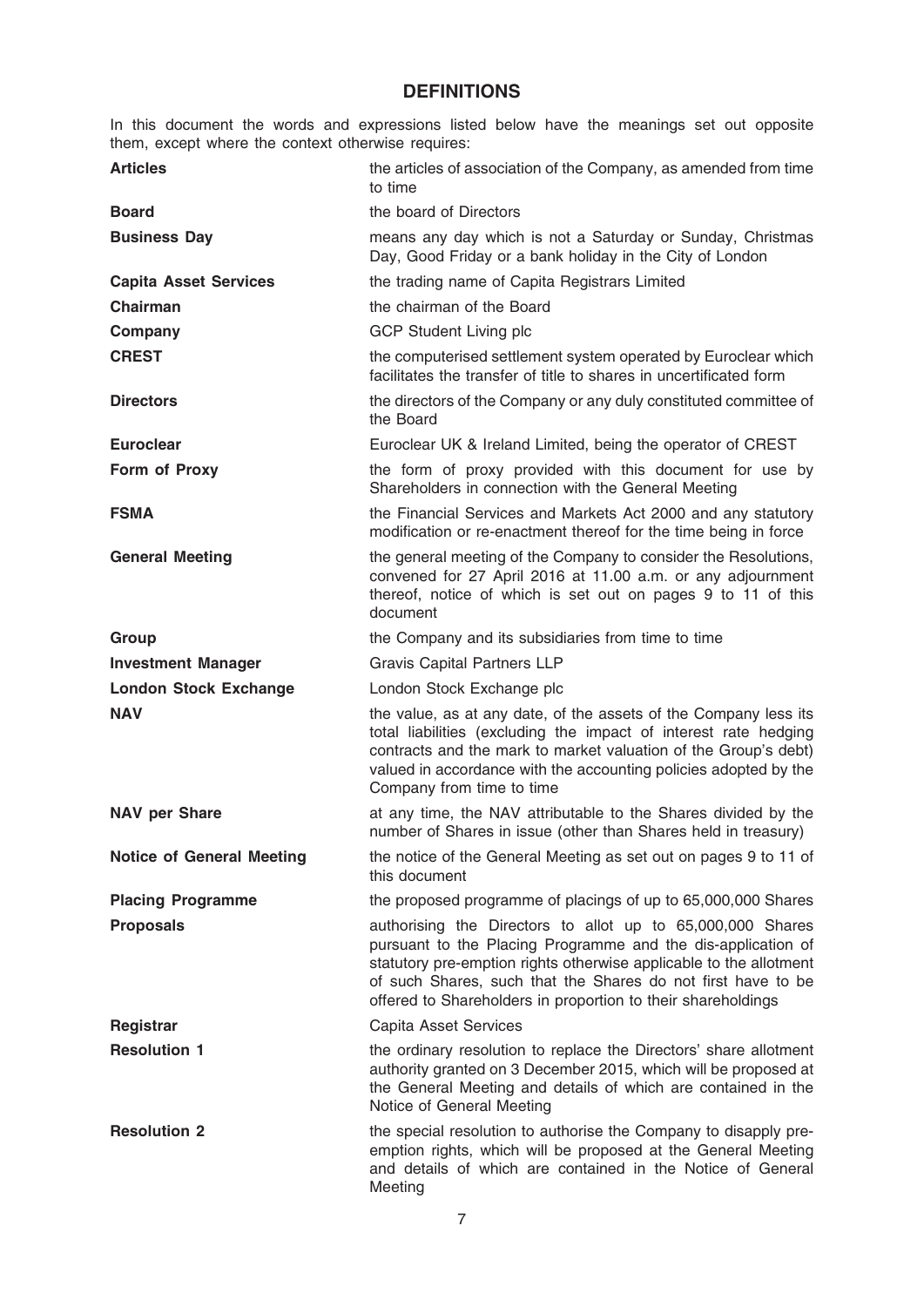| <b>Resolutions</b> | together, Resolution 1 and Resolution 2                         |
|--------------------|-----------------------------------------------------------------|
| <b>Shareholder</b> | a holder of Shares                                              |
| <b>Shares</b>      | ordinary shares of one pence each in the capital of the Company |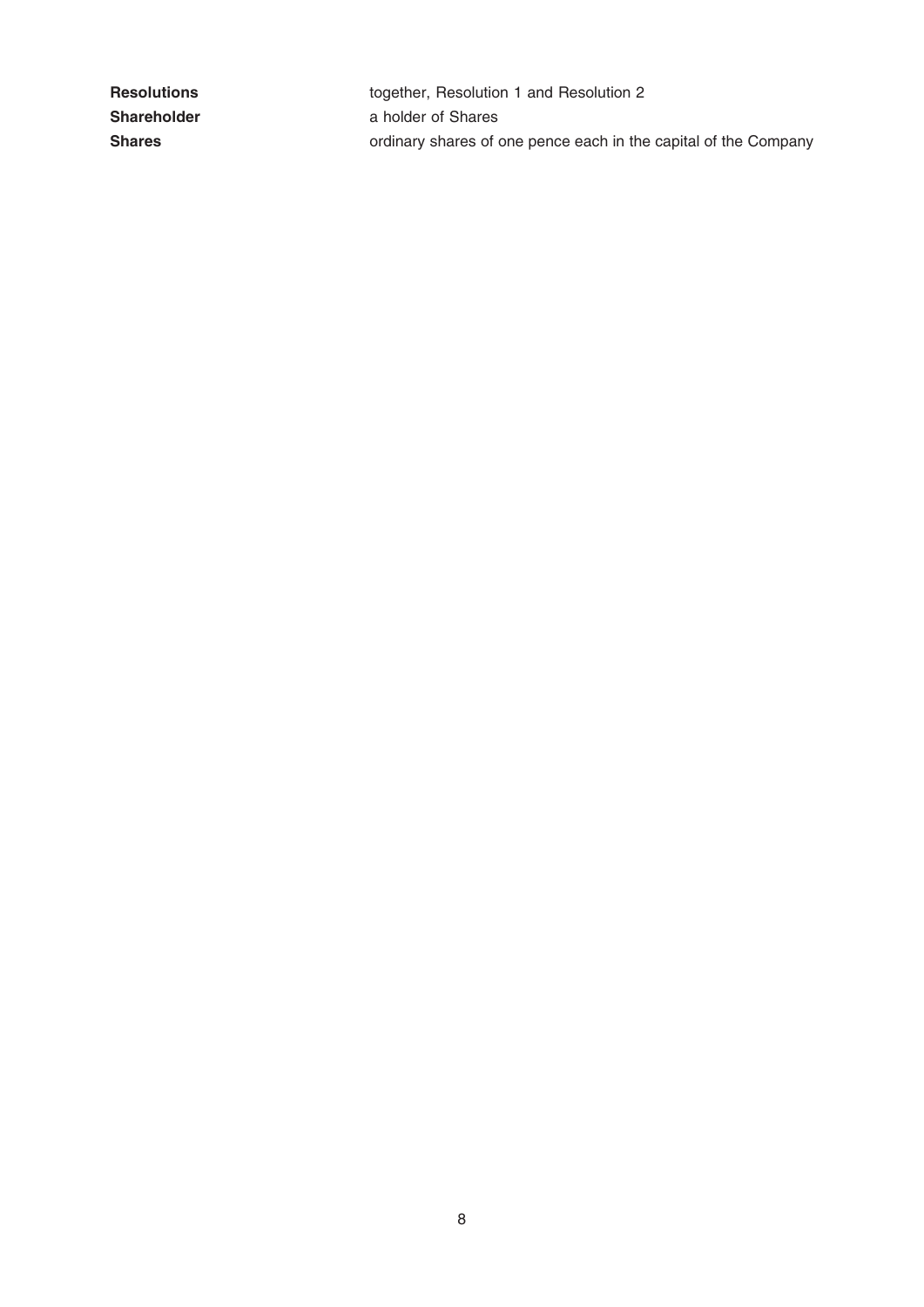# NOTICE OF GENERAL MEETING

# GCP STUDENT LIVING PLC

(a company incorporated in England and Wales with registered number 8420243 and registered as an investment company under Section 833 of the Companies Act 2006)

NOTICE IS HEREBY GIVEN that a General Meeting (the ''General Meeting'') of GCP Student Living plc (the "Company") will be held at the offices of Gowling WLG (UK) LLP, 4 More London Riverside, London SE1 2AU on 27 April 2016 at 11.00 a.m. to consider and, if thought fit, approve the following resolutions. Resolution 1 will be proposed as an ordinary resolution and Resolution 2 will be proposed as a special resolution.

# ORDINARY RESOLUTION

**1 THAT** the Directors are generally and unconditionally authorised in accordance with section 551 of the Companies Act 2006 (the ''CA 2006'') to exercise all of the powers of the Company to allot up to 65 million ordinary shares of one pence each in the capital of the Company (''Shares'') pursuant to the placing programme as more particularly described in the circular of the Company dated 7 April 2016, such authority to expire on 6 May 2017 (unless previously renewed, varied or revoked by the Company in general meeting), save that the Company may, at any time prior to the expiry of such authority, make an offer or enter into an agreement which would or might require the allotment of Shares in pursuance of such an offer or agreement as if such authority had not expired. The authority granted pursuant to this resolution 1 is in substitution for the authority granted to Directors in accordance with section 551 of the CA 2006 on 3 December 2015.

### SPECIAL RESOLUTION

**2 THAT**, conditionally upon the passing of Resolution 1, the Directors are generally empowered (pursuant to section 570 of the CA 2006) to allot Shares for cash pursuant to the authority referred to in Resolution 1 above as if section 561 of the CA 2006 did not apply to any such allotment, such authority to expire on 6 May 2017 (unless previously renewed, varied or revoked by the Company in general meeting), save that the Company may, at any time prior to the expiry of such authority, make an offer or enter into an agreement which would or might require the allotment of Shares in pursuance of such an offer or agreement as if such authority had not expired. The authority granted pursuant to this resolution 2 is in substitution for the authority granted to Directors in accordance with section 570 of the CA 2006 on 3 December 2015.

# BY ORDER OF THE BOARD

Capita Company Secretarial Services Limited, Company Secretary

Date: 7 April 2016

Registered Office: 51 New North Road Exeter EX4 4EP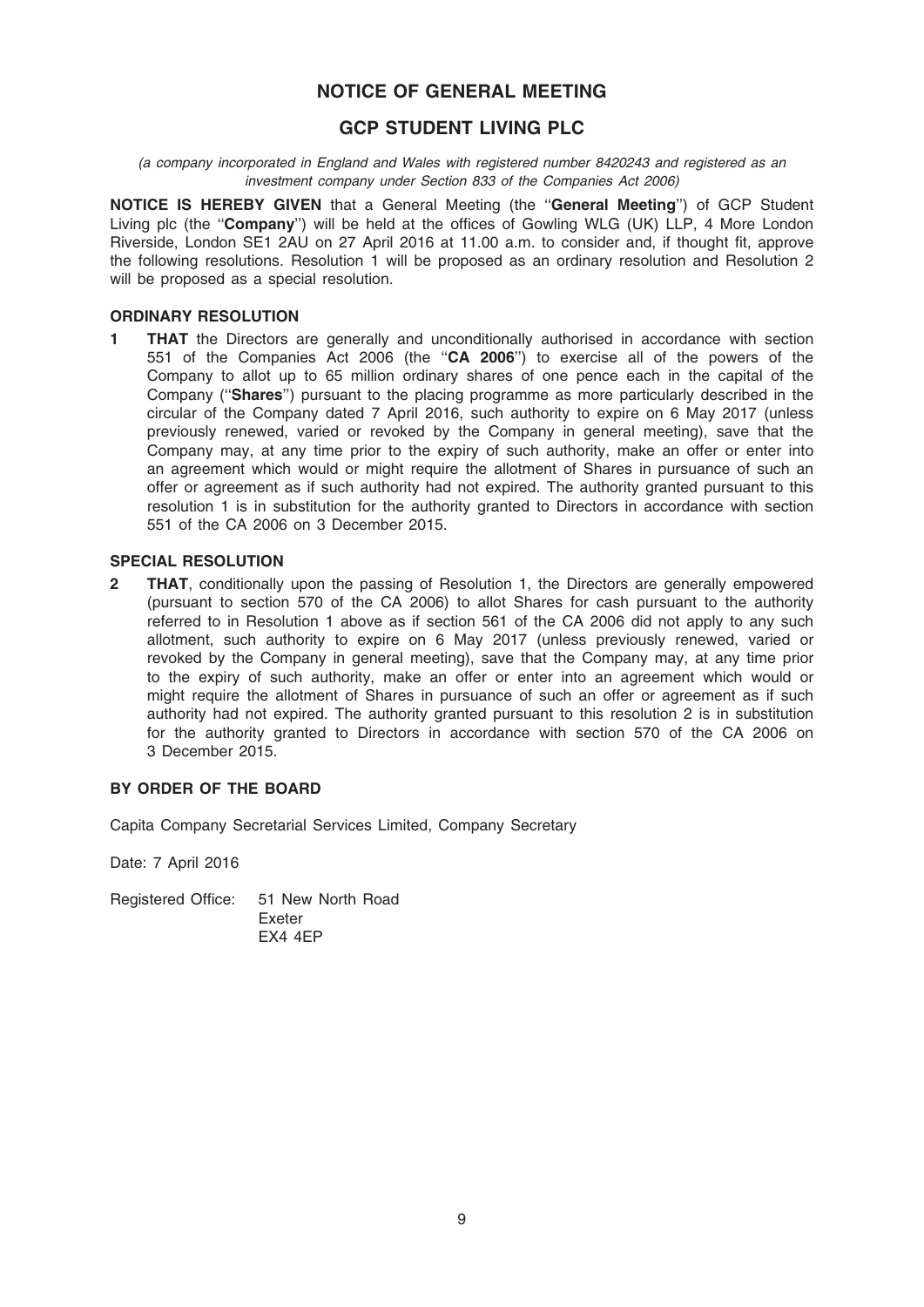#### Notes:

1 A member entitled to attend and vote at this meeting may appoint one or more persons as his/her proxy to attend, speak and vote on his/her behalf at the meeting. A proxy need not be a member of the Company. If multiple proxies are appointed they must not be appointed in respect of the same shares. To be effective, the enclosed form of proxy, together with any power of attorney or other authority under which it is signed or a certified copy thereof, should be lodged at the office of the Company's Registrar at the address printed on the form of proxy not later than 11.00 a.m. on 25 April 2016. Shareholders may submit their proxy vote electronically via the Registrar's website by visiting www.capitashareportal.com. From there shareholders can log in to their Capita share portal account or register for the Capita share portal by following the on screen instructions. For an electronic proxy to be valid, the appointment must be received by the Company's Registrar, Capita Asset Services, by no later than 11.00 a.m. on 25 April 2016. A member may not use any electronic address provided to communicate with the Company for any purpose other than that stated. The appointment of a proxy will not prevent a member from attending the meeting and voting in person if he/she so wishes. A member present in person or by proxy shall have one vote on a show of hands and on a poll every member present in person or by proxy shall have one vote for every share of which he/she is the holder. The termination of the authority of a person to act as proxy must be notified to the Company in writing. Amended instructions must be received by the Company's Registrar by the deadline for receipt of proxies.

To appoint more than one proxy, shareholders will need to complete a separate proxy form in relation to each appointment (you may photocopy the proxy form), stating clearly on each proxy form the number of shares in relation to which the proxy is appointed. A failure to specify the number of shares to which each proxy appointment relates or specifying an aggregate number of shares in excess of those held by the member will result in the proxy appointment being invalid. Please indicate if the proxy instruction is one of multiple instructions being given. All proxy forms must be signed and should be returned together in the same envelope if possible.

- Only those shareholders registered in the register of members of the Company as at 6.00 pm on 25 April 2016 (the "specified time") shall be entitled to attend or vote at the aforesaid general meeting in respect of the number of shares registered in their name at that time. Changes to entries on the relevant register of securities after the specified time shall be disregarded in determining the rights of any person to attend or vote at the meeting. If the meeting is adjourned to a time not more than 48 hours after the specified time applicable to the original meeting, that time will also apply for the purpose of determining the entitlement of members to attend and vote (and for the purpose of determining the number of votes they may cast) at the adjourned meeting. If however the meeting is adjourned for a longer period then, to be so entitled, members must be entered on the Company's register of members at the time which is 48 hours before the time fixed for the adjourned meeting, or if the Company gives notice of the adjourned meeting, at the time specified in that notice.
- 3 Shareholders who hold their shares electronically may submit their votes through CREST. Instructions on how to vote through CREST can be found by accessing the following website: www.euroclear.com/CREST. Shareholders are advised that CREST and the internet are the only methods by which completed proxies can be submitted electronically.

CREST members who wish to appoint a proxy or proxies by utilising the CREST electronic proxy appointment service may do so for this meeting and any adjournment thereof by following the procedures described in the CREST manual. CREST personal members or other CREST sponsored members, and those CREST members who have appointed a voting service provider(s), should refer to their CREST sponsor or voting service provider(s), who will be able to take the appropriate action on their behalf. In order for a proxy appointment or instruction made by means of CREST to be valid, the appropriate CREST message (a "CREST Proxy Instruction") must be properly authenticated in accordance with Euroclear's specifications and must contain the information required for such instructions, as described in the CREST manual (available via www.euroclear.com/crest). The message, in order to be valid, must be transmitted so as to be received by the Company's agent (ID RA10) by the latest time for receipt of proxy appointments specified in note 1 above. For this purpose, the time of receipt will be taken to be the time (as determined by the timestamp applied to the message by the CREST Applications Host) from which the Company's agent is able to retrieve the message by enquiry to CREST in the manner prescribed by CREST. After this time, any change of instructions to proxies appointed through CREST should be communicated to the appointee through other means. CREST members and, where applicable, their CREST sponsors or voting service providers should note that Euroclear does not make available special procedures in CREST for any particular messages. Normal system timings and limitations will therefore apply in relation to the input of CREST Proxy Instructions. It is the responsibility of the CREST member concerned to take (or, if the CREST member is a CREST personal member or sponsored member or has appointed a voting service provider(s), to procure that his CREST sponsor or voting service provider(s) take(s)) such action as shall be necessary to ensure that a message is transmitted by means of the CREST system by any particular time. In this connection, CREST members and, where applicable, their CREST sponsors or voting service providers are referred, in particular, to those sections of the CREST manual concerning practical limitations of the CREST system and timings.

The Company may treat as invalid a CREST Proxy Instruction in the circumstances set out in Regulation 35(5) (a) of the Uncertificated Securities Regulations 2001.

- 4 A person to whom this notice is sent who is a person nominated under section 146 of the Companies Act 2006 to enjoy information rights (a ''Nominated Person'') may, under an agreement between him/her and the shareholder by whom he/she was nominated, have a right to be appointed (or to have someone else appointed) as a proxy for the general meeting. If a Nominated Person has no such proxy appointment right or does not wish to exercise it, he/she may, under any such agreement, have a right to give instructions to the shareholder as to the exercise of voting rights. The statements of the rights of members in relation to the appointment of proxies in note 1 above do not apply to a Nominated Person. The rights described in those notes can only be exercised by registered members of the Company.
- 5 Shareholders (and any proxies or representatives they appoint) agree, by attending the meeting, that they are expressly requesting and that they are willing to receive any communications (including communications relating to the Company's securities) made at the meeting.
- 6 Any corporation which is a member may appoint one or more corporate representatives who may exercise on its behalf all of its powers as a member provided that they do not do so in relation to the same shares. To be able to attend and vote at the meeting, corporate representatives will be required to produce prior to their entry to the meeting evidence satisfactory to the Company of their appointment. Corporate shareholders may also appoint one or more proxies in accordance with note 1.
- 7 A copy of the notice of this meeting is available on the Company's website: www.gcpuk.com/gcp-student-living-plc.
- 8 As at 6 April 2016 (being the last Business Day prior to the publication of this notice), the Company's issued share capital amounted to 217,709,783 Shares carrying one vote each. Therefore, the total voting rights of the Company as at the date of this notice of meeting were 217,709,783.